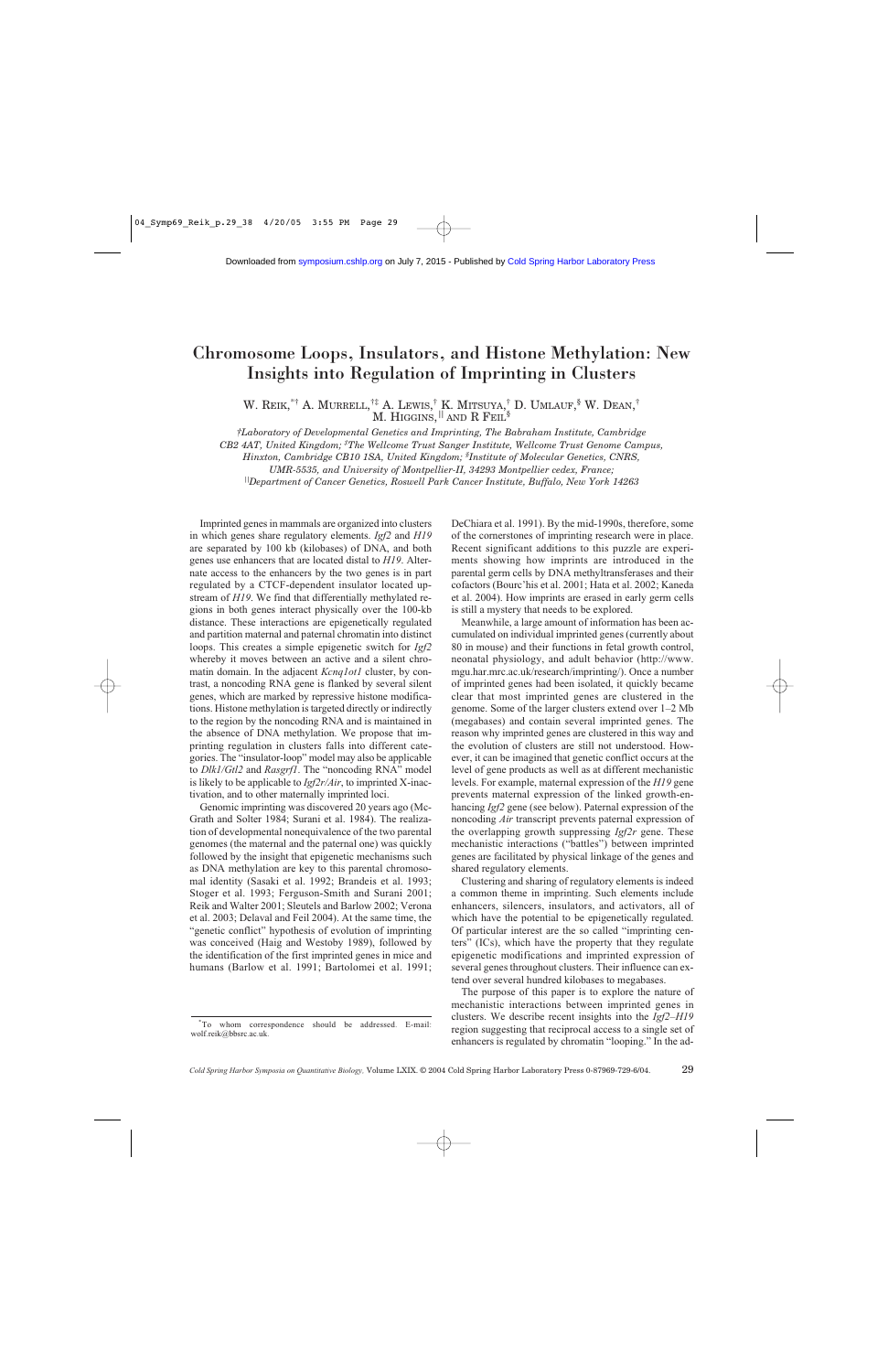# 30 REIK ET AL.

jacent imprinted domain, we argue that an imprinted noncoding transcript, *Kcnq1ot1*, is pivotal for the recruitment of repressive histone modifications leading to a silent chromatin structure in the adjacent genes. We further explore the general applicability of these two models of imprinting regulation to other imprinting clusters.

# **THE** *IGF2–H19* **LOCUS (IC1 DOMAIN)**

# **Structure of the Locus and Regulatory Elements**

The fetal growth factor Insulin-like growth factor 2 gene (*Igf2*) is paternally expressed and lies upstream of the maternally expressed noncoding RNA gene *H19* (Fig. 1). The distance between *Igf2* and *H19* is ~100 kb. While the two genes are expressed from the opposite parental chromosomes, their spatial and temporal patterns of expression are strikingly similar. Both genes are expressed predominantly in mesodermal, endodermal, and extraembryonic tissues in the developing fetus, with a decline of expression during the first 3 weeks of postnatal life.

Lineage- and tissue-specific expression of both genes are governed by a number of different enhancers, most of which are located distal to *H19* (Leighton et al. 1995; Kaffer et al. 2001; Davies et al. 2002). A differentially methylated region (DMR) with paternally derived germ line methylation is located 2 kb upstream of *H19*. This region acts as an insulator or boundary element when unmethylated; it has multiple binding sites for the insulator protein CTCF, which is bound to the maternal allele ( Bell and Felsenfeld 2000; Hark et al. 2000; Kanduri et al. 2000; Szabo et al. 2000; Arney 2003). CTCF binding is sensitive to DNA methylation, so the methylated paternal allele of the DMR does not bind CTCF. As a result, the insulator is inactive. The active insulator on the maternal

allele is thought to restrict access of the enhancers exclusively to the *H19* promoter. On the paternal allele, by contrast, the *H19* promoter is methylated and so this gene is silent, but the insulator is now inactive, allowing the distal enhancers access to the *Igf2* gene. Notably, the *Igf2* promoters are not generally methylated on the inactive allele, and even show DNase hypersensitive sites, indicating that in principle the chromatin is transcriptionally permissive (Feil et al. 1995).

In addition to the distal enhancers and the insulator region, regulatory elements in *Igf2* are also important (Arney 2003). The *Igf2* gene has three DMRs: DMR0 is maternally methylated and overlaps with the placental specific *Igf2* promoter P0: DMR1 is paternally methylated and contains a methylation-sensitive silencer (Constancia et al. 2000; Eden et al. 2001); and the intragenic DMR2 is also paternally methylated and contains a methylation-sensitive activator (Murrell et al. 2001). These three DMRs are non-germ-line DMRs in that their differential methylation arises during early postimplantation development (Lopes et al. 2003). Importantly, deletion of the unmethylated DMR1 does lead to reactivation of the otherwise silent maternal *Igf2* allele, in the presence of an apparently intact insulator (Constancia et al. 2000). Additional silencer and enhancer sequences are present in the locus; a more complete summary can be found in Arney (2003).

# **Models for** *Igf2-H19* **Imprinting**

An initial model for imprinting regulation in the locus was based on enhancer competition, whereby *H19* had privileged access to the enhancers, but when *H19* was methylated, *Igf2* could gain access to them (Bartolomei



**Figure 1.** A map showing the two imprinting clusters on mouse distal chromosome 7. (*Top*) The relative positions of the IC1 and IC2 imprinting clusters and their respective ICs with imprinted genes indicated by *filled boxes*. (*Middle)* The IC1 cluster. The position of the DMRs is shown with a *filled black box* indicating the methylated allele and a *white box* for the unmethylated allele. The enhancers are represented by *unfilled circles*. (*Bottom*) The IC2 cluster with DMRs indicated as above. The *Kcnq1ot1* antisense transcript is represented by a *curly arrow*.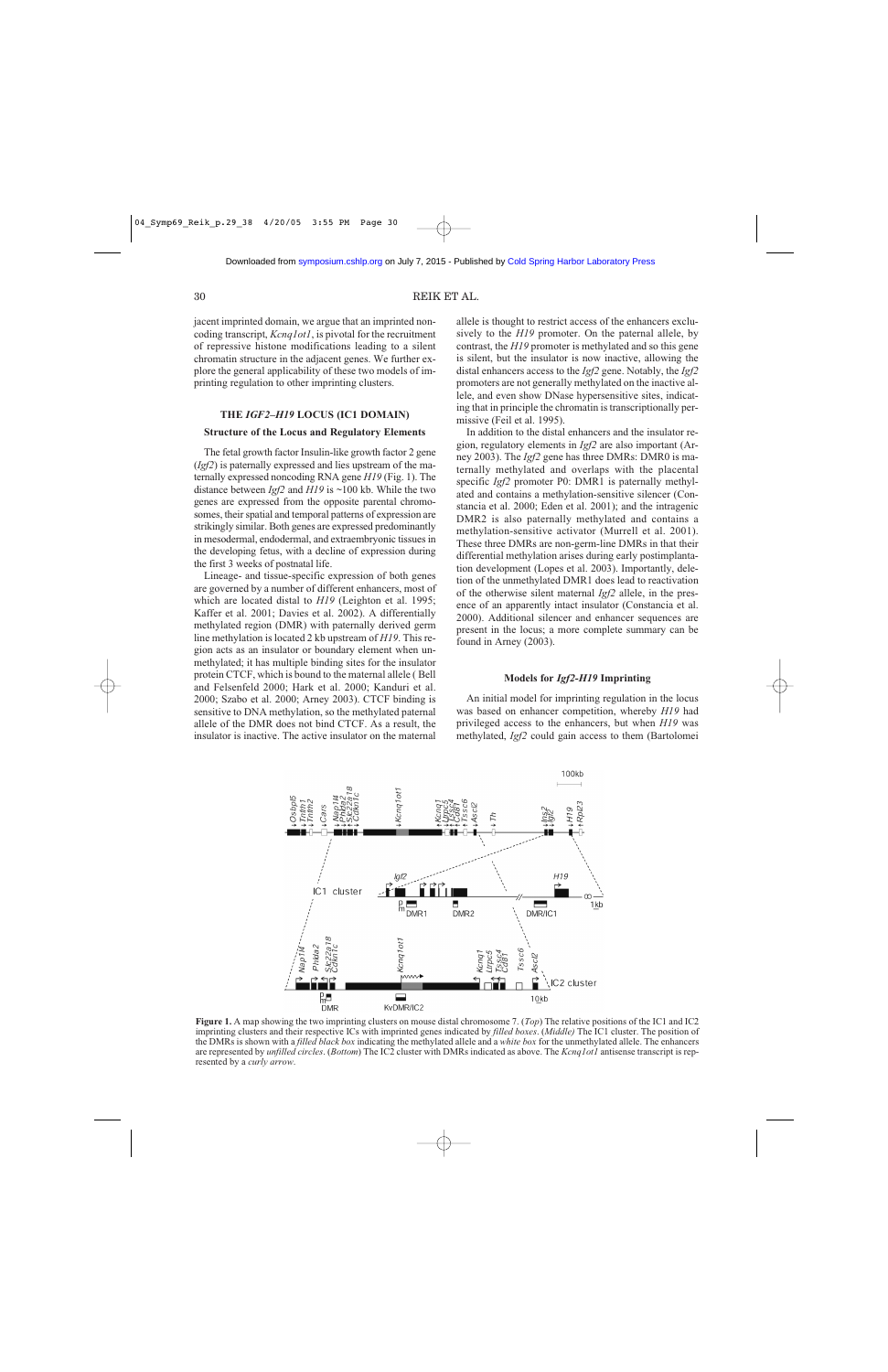REGULATION OF IMPRINTING IN CLUSTERS  $31$ 



**Figure 2.** Parent-specific interactions between the DMRs provide an epigenetic switch for *Igf2*. On the maternal allele the unmethylated *H19* DMR, which is bound by CTCF and possibly other proteins (*stippled ovals*), and *Igf2* DMR1 interact, resulting in two chromatin domains, with the *H19* gene in an active domain with its enhancers (*small circles*) close to its promoter, and the *Igf2* gene in an inactive domain away from the enhancers (*shaded area*). On the paternal allele the methylated *H19* DMR associates with the methylated *Igf2* DMR2 through putative protein factors (*filled ovals*), moving *Igf2* into the active chromatin domain. The location of DMR2 at the end of the *Igf2* gene positions its promoters in close vicinity to the enhancers downstream of  $H19$ .  $H19$  remains in the active domain but is silenced by DNA methylation.

and Tilghman 1992). This model was superseded by the current one in which the *H19* DMR is shown to have methylation-sensitive insulator function, which depends on CTCF binding. How do insulators work? They are defined as elements that block promoter enhancer communication (Labrador and Corces 2002); recently CTCF has been found to bind nucleophosmin, which itself appears to be tethered to the nucleolar surface (Yusufzai et al. 2004). Such an anchoring of insulators to nuclear substructures could lead to the formation of chromatin loops that separate promoters and enhancers so that they can no longer interact (Fig. 2). Interestingly, a chromatin loop model was proposed some time ago for *Igf2* and *H19*, in which they come into close physical proximity, with different contact points on the maternal and paternal chromosomes (Fig. 2) (Banerjee and Smallwood 1995).

Another issue that needs to be considered in this context is the observation that epigenetic marks in clusters can be under the control of imprinting centers. Thus in Prader-Willi/Angelman syndrome, for example, mutations in the PWS IC on the paternal allele lead to methylation and silencing of multiple linked imprinted genes (Nicholls et al. 1998). In the mouse *Igf2–H19* locus, maternal deletion of the *H19* DMR (=IC1) leads to methylation of the maternal DMR1 and DMR2 in *Igf2* (Forne et al. 1997; Lopes et al. 2003). How this coordination of epigenetic marks in a cluster works and whether it is linked to the sharing of regulatory regions between the genes are unknown. However, some interesting observations have recently been made. First, in the case of the *H19* DMR, CTCF protein itself is apparently involved in protecting the maternal DMR (to which it binds) from de novo methylation during early postimplantation development (Schoenherr et al. 2003; Szabo et al. 2004). Second, while DMR1 and DMR2 in *Igf2* are actually differentially methylated in the germ line (paternal methylation) this methylation is lost soon after fertilization, but is then regained postimplantation. Importantly, if the maternal *H19* DMR is deleted, the maternal DMR1 and DMR2 become methylated at the same stage, suggesting that they are normally protected from de novo methylation by an intact *H19* DMR (Lopes et al. 2003) (whether this also involves CTCF is not known). From these observations, we developed a model in which on the maternal allele the *H19* DMR loops together with *Igf2* DMR1 (and perhaps also DMR2). When the loop is disrupted by deletion of the *H19* DMR, *Igf2* DMRs 1 and 2 are no longer protected from de novo methylation (Fig. 2) (Lopes et al. 2003). This model is complementary to the Banerjee and Smallwood model, but they make different predictions about where physical contacts are to be expected.

#### **Testing the Loop Model**

Chromosome looping was proposed many years ago to underlie the action of distant enhancer elements on proximal promoters, especially in more complex vertebrate genomes (Bulger and Groudine 1999). Only recently, however, have technological developments allowed these models to be directly tested. The first method, chromosome conformation capture (3C), is based on cutting cross-linked chromatin with defined restriction enzymes, and religating the ends under very dilute DNA concentrations (Dekker et al. 2002). Under these conditions, restriction sites from remote genomic regions can ligate to each other if they were in close physical proximity when the chromatin was cross-linked. Thus, successful PCR amplification with primers from the two remote regions would indicate physical proximity of the remote regions. In the mammalian system, this technique has been applied to study the developmental regulation of beta globin gene expression (Tolhuis et al. 2002). A remote enhancer (the LCR) has indeed been shown to come into close physical contact with the gene with the intervening DNA looping out. These interactions are dynamic and are regulated in a tissue and developmental fashion (Palstra et al. 2003).

The second method has also been developed to look at beta globin expression and is based on cross-linking locally an RNA FISH probe to the nuclear RNA as it is transcribed (of the globin gene in fetal blood cells in this case), followed by pulldown of the crosslinked protein–nucleic acid complex using a tag on the FISH probe. The complex is then analyzed to see which remote sequences are trapped. As with the 3C technique, areas of the enhancer (LCR) were found to contact the gene in tissues in which transcription occurs (Carter et al. 2002). The confirmation of "looping" with different techniques is important, and inspires confidence in these new technologies.

We chose to test the looping model for *Igf2-H19* by two different techniques. First, we reasoned that chromatin immunoprecipitation (ChIP) could be used with an antibody specific to a protein located on the *H19* DMR in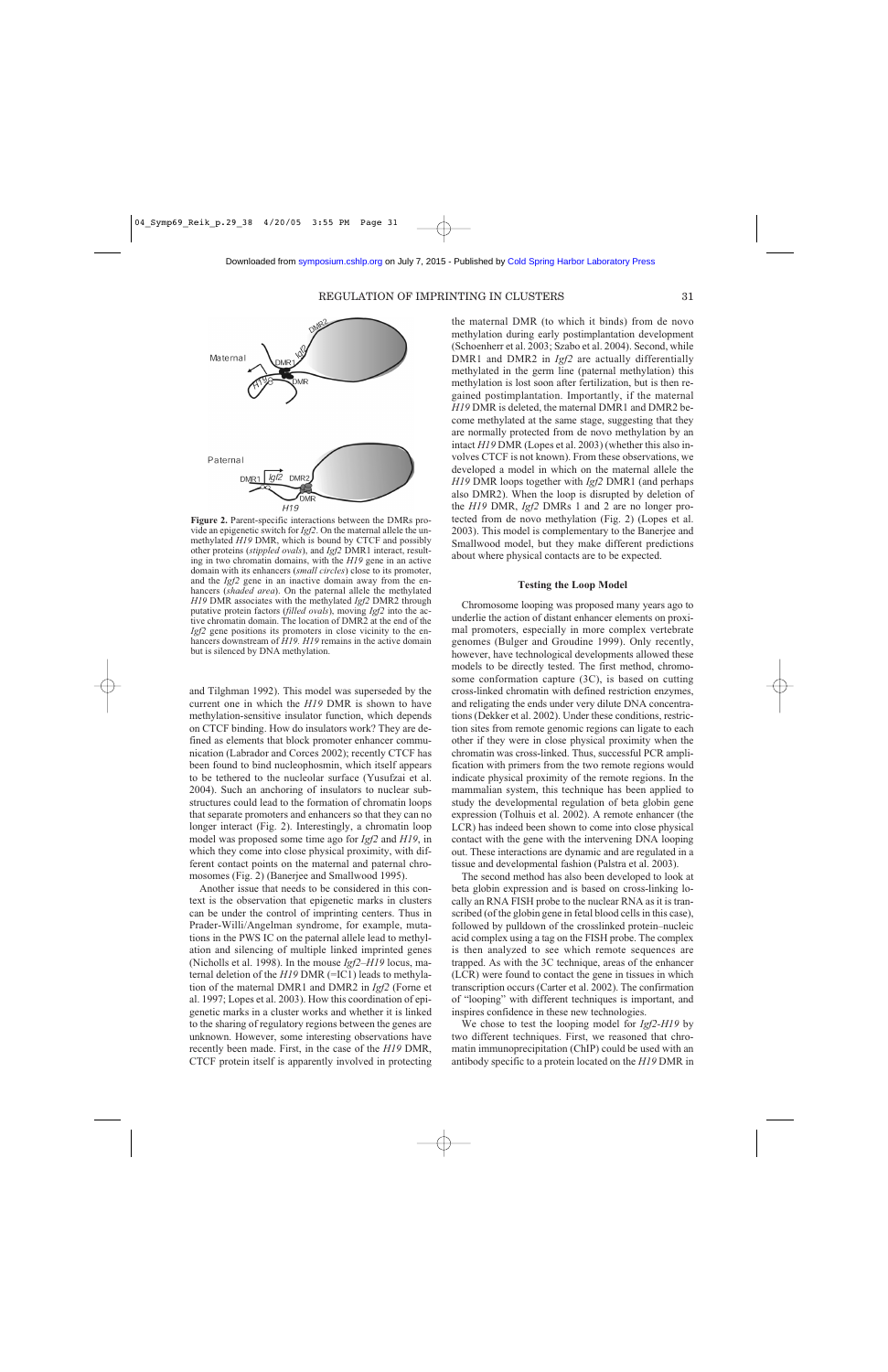# 32 REIK ET AL.

order to see whether areas in *Igf2* would be coprecipitated. However, a protein such as CTCF (which is bound to the maternal *H19* DMR) is so ubiquitous that it cannot be used for this purpose. We thus decided to engineer a *H19* DMR with a unique protein tag. Three binding sequences for the yeast Gal4 transcriptional activator protein (termed UAS) were inserted into the *H19* DMR by homologous recombination in ES cells and knockin mice were generated (Murrell et al. 2004). These mice were then bred with transgenic mice ubiquitously expressing the DNA-binding domain of the Gal4 protein fused to a unique peptide tag (human MYC). Following ChIP with a MYC tag antibody, the DMRs and other regions were analyzed by Q-PCR. The *H19* DMR showed strong enrichment with the antibody, confirming that the knockin strategy was working and that the Gal4-MYC protein was indeed located at the *H19* DMR with the inserted UAS sequences. Interestingly, with maternal transmission of the modified DMR, DMR1 of *Igf2* was also enriched, but neither DMR2 nor intervening sequences between *Igf2* and *H19* were. With paternal transmission, by contrast, neither DMR1 nor intervening sequences were enriched, but DMR2 was. The preliminary conclusions from this experimental system were that on the maternal chromosome, the *H19* DMR was closely associated with *Igf2* DMR1, whereas on the paternal chromosome it was associated with DMR2.

We applied the 3C method in order to confirm these results. Ligation products were indeed detected between the *H19* DMR and DMR2, and the *H19* DMR and DMR1. For DMR2, it was possible to determine by sequence polymorphisms that it was the paternal allele that was associated with the *H19* DMR. Thus the combined evidence from the different techniques suggests that the *H19* DMR comes in close proximity to DMR1 on the maternal allele and to DMR2 on the paternal one. It should be noted that these analyses are not quantitative, and so the proportion of cells in any one tissue that contain the loop structures remains to be determined. The loops we see may be only transient and may or may not be present in nonexpressing cells. It will also be of interest to see whether other sequences between *Igf2* and *H19*, or those further away from the genes, particularly *Ins2*, which is also paternally expressed in some tissues, come into physical proximity with the DMRs.

#### **An Epigenetic Switch**

The model arising from these observations is simple (Fig. 2). On the maternal allele the unmethylated *H19* DMR and *Igf2* DMR1 come together; proteins involved in these interactions may well include CTCF and others. This places *Igf2* inside a loop and insulates it from the enhancers. On the paternal allele, *Igf2* moves out of the loop since the *H19* DMR and DMR2 are now interacting; this allows interaction between the enhancers and *Igf2*. While *H19* remains outside of the "silent" loop, it is inactivated by DNA methylation. CTCF cannot be involved in the interactions between the *H19* DMR and DMR2 because it does not bind to the methylated alleles. Whether proteins

that bind preferentially to methylated DNA such as MBDs are involved in these interactions needs to be established. In human fibroblast cells the 3C method revealed further allele-specific interactions between restriction fragments containing the promoters of *IGF2* and *H19* and a fragment carrying their (presumptive) shared enhancers (Fig. 2) (Y.Yang and M. Higgins, unpubl.). Presumably these enhancer/promoter interactions are mediated by additional higher-order chromatin structures, perhaps involving a putative CTCF-dependent insulator (conserved between mouse and humans) that lies downstream of the enhancers (Ishihara and Sasaki 2002). Potential involvement of CTCF in looping can now be tested genetically using mutant DMRs that lack CTCF-binding sites (Pant et al. 2003; Schoenherr et al. 2003; Szabo et al. 2004), and whether methylation of the paternal DMR is needed for looping can be tested using a mutant DMR that lacks CpGs (M. Bartolomei, pers. comm.). These experiments may begin to reveal the *cis*- and *trans*-acting requirements for looping (Patrinos et al. 2004). It should be noted that our model is consistent with most knockout studies of the DMRs (Arney 2003). Knockouts of *H19* DMR or the *Igf2* DMRs may disrupt the looping structures. Upon maternal transmission of a *H19* DMR deletion, reduced *H19* expression accompanied by activated *Igf2* expression was observed, while upon paternal transmission of the deletion, reduced *Igf2* expression accompanied by activated *H19* expression was observed (Thorvaldsen et al. 1998). (It is noteworthy that the expression levels of the activated genes were still significantly lower than the wild type.) Thus, without the *H19* DMR, both the *Igf2* and the *H19* genes are not restricted to a particular silent or active domain. Deletion of the DMR1 of *Igf2* leads to biallelic *Igf2* expression upon maternal transmission (Constancia et al. 2000), while deletion of the DMR2 of *Igf2* leads to transcriptional down-regulation of *Igf2* upon paternal transmission (Murrell et al. 2001), which is consistent with DMR1 and DMR2 contributing to the looping structure on the maternal and paternal alleles, respectively.

A recent study shows that the paternal DMR2 is associated with the nuclear matrix in *Igf2*-expressing cells, so this may provide an anchor point for the base of the loop (Weber et al. 2003). The same has recently been observed for an insulator element upstream of the chicken beta globin genes (Yusufzai and Felsenfeld 2004), and CTCF has been found to bind to nucleophosmin, which can tether it to the nucleolar membrane (Yusufzai et al. 2004). Such interactions with subnuclear structures may well underlie the formation or maintenance of functional chromatin loops. In this way our observations would add to the growing body of evidence suggesting that regulatory elements and gene promoters in vertebrates are kept under tight control by higher-order chromatin structures, especially loops (Chubb and Bickmore 2003). The fascinating aspect of the observations on *Igf2-H19* is that these higher-order structures can be epigenetically regulated, thus providing simple epigenetic switches. It will be interesting to see whether other imprinted loci, or other epigenetically regulated loci, such as random monoallelically expressed genes (Chess 1998), possess similar epigenetic switches.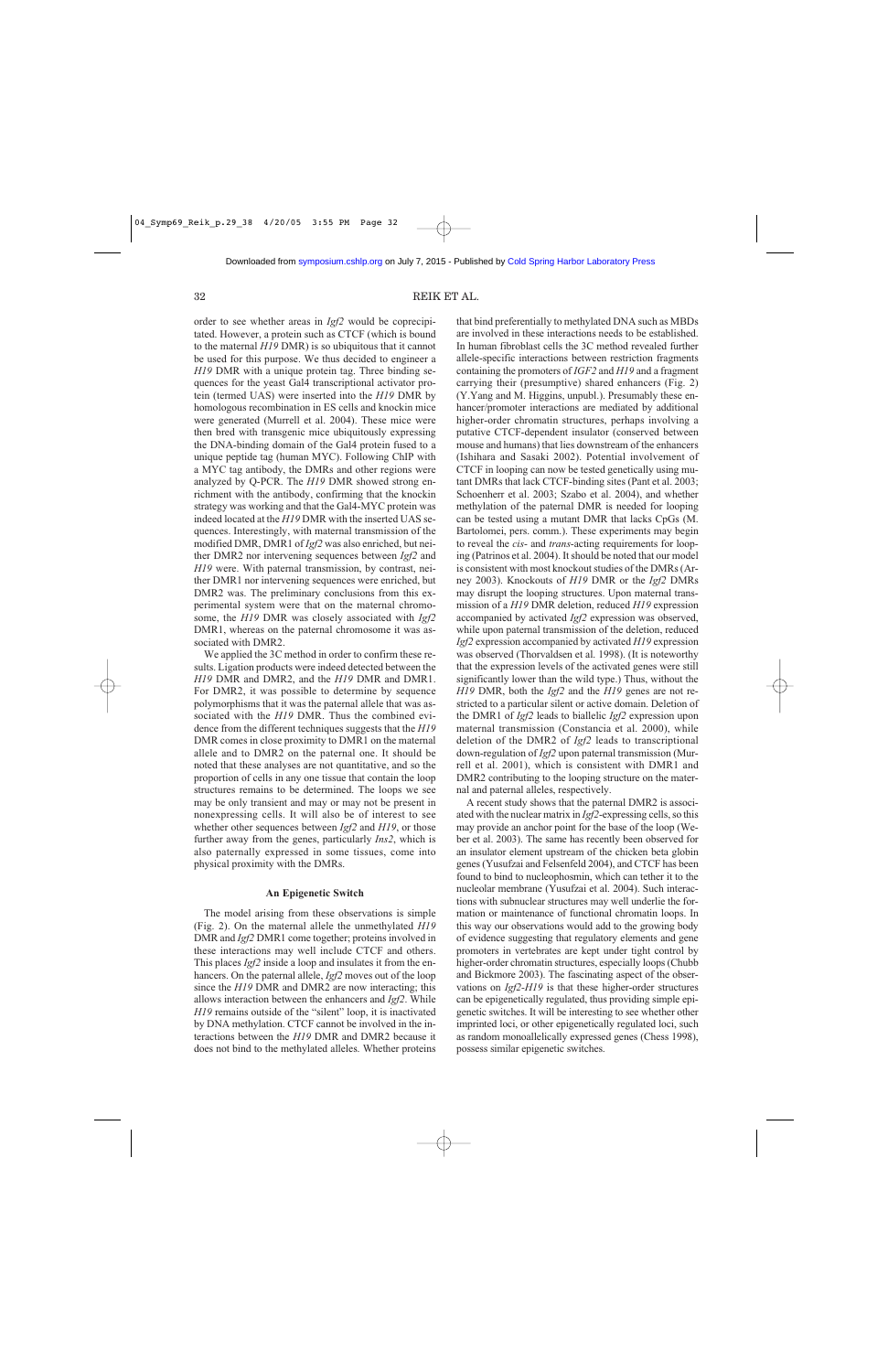# **THE** *Kcnq1ot1* **LOCUS (IC2 DOMAIN)**

### **Structure of the Locus and Regulatory Elements**

The IC2 domain is located further telomeric from the IC1 domain but the two imprinted domains are closely linked (Fig. 1). Nevertheless, most of the genetic evidence available indicates that imprinting in the two domains is independently regulated. The IC2 domain contains the antisense RNA gene *Kcnq1ot1*, whose promoter region is currently defined as IC2. The *Kcnq1ot1* gene is located within an intron of the *Kcnq1* gene and its promoter overlaps with a DMR with germ line methylation arising from the oocyte (Engemann et al. 2000). The unmethylated paternal allele of *Kcnq1ot1* is therefore transcribed while the maternal allele remains transcriptionally silent. All other genes in the ~800-kb domain surrounding IC2 are maternally expressed (or not imprinted; Fig. 1). The *Kcnq1ot1* transcript partially overlaps with the large *Kcnq1* gene, but this overlap probably does not extend to the *Kcnq1* promoter region. A number of the genes in the IC2 domain are imprinted only in the placenta, attesting perhaps to the role in placental growth and function of a number of genes in the IC1 and IC2 domains. What is surprising is that most imprinted genes in the IC2 region do not have DMRs; this seems to be quite different from other larger imprinting clusters such as the PWS/AS region (Nicholls et al. 1998; A. Lewis et al., unpubl.).

The functional definition of the IC2 domain comes from knockout studies of the *Kcnq1ot1* promoter region, both in cell lines and in mice. These show that if this region is removed from the paternal chromosome, the otherwise silent genes flanking it are now expressed (Horike et al. 2000; Fitzpatrick et al. 2002). This has been tested as far as *Ascl2* on the centromeric side and *Phlda2* on the telomeric side. By this criterion, the imprinted domain regulated by IC2 is at least 800 kb in size. *Ascl2* is very likely the most centromeric imprinted gene in the domain, but the telomeric end has not been defined. It is unclear from these studies if it is the DNA sequence at the *Kcnq1ot1* promoter (that was deleted in the IC2 knockout), the *Kcnq1ot1* RNA, or the fact that the region is transcribed on the paternal chromosome that is responsible for *cis*-acting silencing. By transfection assays, the DNA segment itself appears to have methylation-sensitive silencer or insulator activity, depending on which cell line is used for the tests (Kanduri et al. 2002; Thakur et al. 2003). By analogy with the *Igf2r* antisense gene *Air*, which is also paternally expressed, it is possible that the *Kcnq1ot1* RNA (or the act of transcription) plays a role in silencing (Sleutels et al. 2002). This possibility is further strengthened by parallels with imprinted X-chromosome inactivation (below). What *cis*-acting sequences are responsible for imprinting and differential methylation of IC2 in the first place is unclear. A series of BAC and YAC transgenes containing IC2 and flanking sequences show that imprinting and the full tissue-specific pattern of expression (of *Cdkn1c*) depend upon the presence of remote sequence elements (John et al. 2001; F. Cerrato et al., unpubl.).

# **DNA Methylation Is Not Required for Maintenance of Imprinting: A Histone Methylation Imprint**

Because of the relative scarcity of DMRs we were curious to see if DNA methylation was involved in regulating imprinting in the IC2 region, especially in the placenta. We used the *Dnmt1c* mutation, which removes the catalytic domain of Dnmt1 and results in a nonfunctional enzyme (Lei et al. 1996). Genomic methylation is dramatically reduced. Indeed, the maternal methylation of the *Kcnq1ot1* promoter was completely lost in both *Dnmt1–/–* embryos and *Dnmt1–/–* trophoblast (the precursor tissue of the placenta). This loss of DNA methylation causes a complete loss of imprinting at the IC2 cluster in the embryo. However, imprinted genes in the placenta that do not possess DMRs (such as *Ascl2*, *Obph1*, *Kcnq1*, etc.) do not lose imprinting (i.e., the paternal allele remains repressed) (A. Lewis et al., unpubl.). By contrast, the two genes with DMRs (*Kcnq1ot1* and *Cdkn1c*) do lose imprinting and are now biallelically expressed. Thus the maintenance of placental imprinting in this region does not apparently require DNA methylation. We therefore asked if the imprinted genes were marked by other types of epigenetic modifications. Chromatin immunoprecipitation was carried out in an allele-specific way using antibodies against acetyl and methyl modifications of histone tails. The Montpellier group (D. Umlauf and R. Feil, pers. comm.) thus found that in the placenta an 800-kb region (at least) surrounding *Kcnq1ot1*, and extending at least to *Ascl2* on the centromeric and *Obph1* on the telomeric side, was dimethylated at H3K9, and trimethylated at H3K27 (Fig. 3) (D. Umlauf et al., unpubl.). This is true not only of gene promoters, but also of all intra- and intergenic regions analyzed. By contrast, the maternal region in the placenta is marked with activating histone modifications (namely, H3K4 dimethylation and H3K9 and K14 acetylation). The only exception is the *Kcnq1ot1* DMR itself, in which histone methylation at K9 and K27 correlates with DNA methylation, and therefore marks the maternal chromosome, both in the placenta and in the embryo. In the embryo such allele-specific histone modifications are found only at confined regions comprising the DMRs. Other studies by D. Umlauf and coworkers (unpubl.) show that this regional histone methylation imprint is already present in ES cells, and thus may arise very early in development. It is then maintained in extraembryonic tissues, but apparently lost in embryonic ones.

# **The Repressive Histone Methylation Imprint Depends on IC2**

We next asked if the histone methylation imprint depended on the IC2. Indeed, with paternal transmission of the IC2 deletion, histone modification differences as judged by allele-specific ChIP were eliminated at the several genes we analyzed. This indicates that the repressive histone methylation on the paternal chromosome is not established or is not maintained in mice carrying an IC2 deletion (A. Lewis et al., unpubl.). As stated before, it is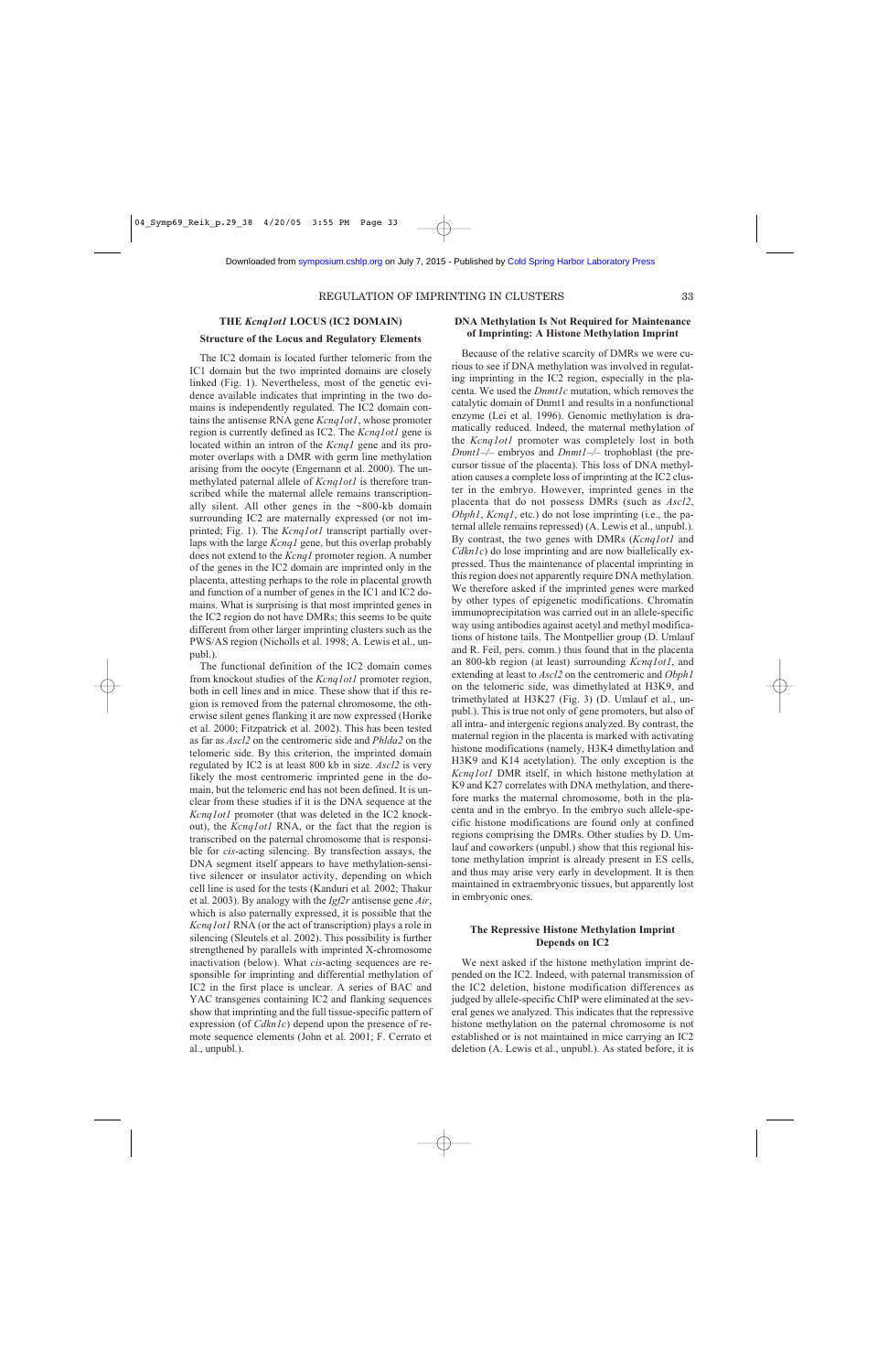

**Figure 3.** A summary of the differences in imprinted expression and histone modifications at the IC2 cluster and between the embryo and placenta. Imprinted genes are colored *blue* on the paternal chromosome and *red* on the maternal chromosome. Nonimprinted genes are *white*. *Arrows* show expression status in the embryo or placenta. DMRs are represented by *black circles* on the methylated allele and *white circles* on the unmethylated allele. *Green triangles* represent "active" histone modifications such as H3 acetylation and H3 K4 dimethylation. *Dark red hexagons* represent "repressive" histone modifications such as H3 K9 dimethylation and H3 K27 trimethylation. Differential histone modification in the embryo is limited to the DMRs possibly because DNA methylation is somehow required for its maintenance in the embryo (Fournier et al. 2002). In the placenta, however, the entire imprinted domain is marked by repressive modifications on the paternal allele and active modifications on the maternal allele.

not yet clear whether the DNA element at IC2, *Kcnq1ot1* transcription, or the *Kcnq1ot1* transcript is responsible for attracting repressive histone modifications to the region *in cis*. Our favored model is that the transcript itself plays some role. Thus we envisage (Fig. 4) that the *Kcnq1ot1*



**Figure 4.** Model of the establishment of imprinting at the IC2 locus. *Arrows* show active gene transcription. Transcription of the antisense transcript is shown by a *curly arrow*. DMRs are represented by *black circles* on the methylated allele and *white circles* on the unmethylated allele. *Green triangles* represent histone acetylation or H3 K4 dimethylation and *red hexagons* represent histone K9 or K27 methylation. RNA coating the chromosome is shown by a *wavy rectangle*. Histone methyltransferases are shown as *red boxes*. The germ line histone modification status is as yet unknown. In preimplantation embryos we predict that *Kcnq1ot1* is expressed from the paternal allele and coats the chromosome. This coating may recruit histone modifications possibly using a mechanism similar to Xist RNA in X-inactivation. These modifications are then maintained in the extraembryonic lineages but lost in embryonic lineages.

RNA is paternally expressed early in the preimplantation embryo. We then envisage that the noncoding *Kcnq1ot1* RNA coats the IC2 region, and that this recruits, directly or indirectly, histone methyltransferases to the paternal chromosome. Indeed Umlauf et al. (unpubl.) show that the Eed/Ezh2 polycomb complex is recruited to the paternal chromosome in ES cells. This complex has K27 and some K9 methyltransferase activity. Other methyltransferases, such as perhaps G9a, might be recruited to methylate the K9 residue. Indeed, it is interesting that in the *Eed* knockout mouse some of the paternally silenced genes analyzed here are derepressed, but not all of them are (Mager et al. 2003). Therefore differential, and perhaps also additive, effects of the different repressive histone modifications might be imagined. In addition, it is likely that histone methylation and DNA methylation cooperate in silencing. For example, the silent copies of *Kcnq1ot1* and of *Cdkn1c* (which possess DMRs) are considerably "more silent" than those of *Kcnq1* or *Cd81* (no DMRs), which show a bias only in parental expression.

We have shown that the histone methylation imprint, once established, is independent of DNA methylation. But if our model is correct the IC2 domain may require the continued presence of the *Kcnq1ot1* RNA to maintain imprinting. So in the *Dnmt1–/–* placenta, why does loss of methylation from the maternal *Kcnq1ot1* promoter (causing derepression of maternal *Kcnq1ot1* transcription) not result in silencing of the maternal chromosome? In heterozygous crosses between *Dnmt1–*/wt animals, the maternal oocyte still contains large amounts of Dnmt1 protein, which may become depleted only toward the blastocyst stage (at which stage the histone methylation imprint is already established; D. Umlauf et al., unpubl.). Thus activation of the maternal copy of *Kcnq1ot1* may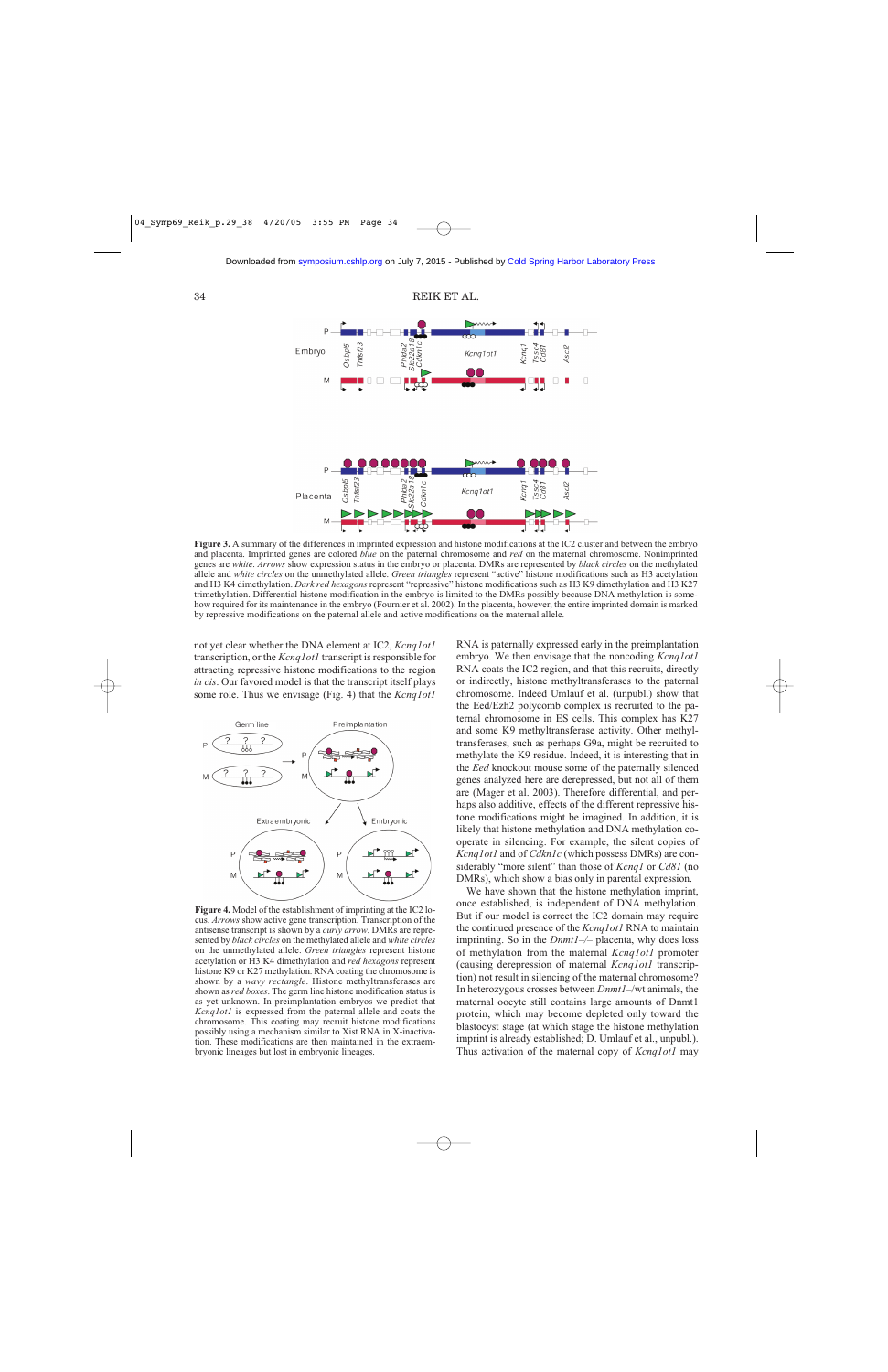# REGULATION OF IMPRINTING IN CLUSTERS  $35$

occur only around the blastocyst stage at which perhaps a "window of opportunity" for *cis* establishment of the histone methylation imprint is already closed.

Why is histone methylation apparently important in the placenta, but less so in the embryo, for imprinting? It is possible that imprinting coevolved with the placenta in mammalian radiation, and that initially imprinted genes acted primarily in the placenta to regulate supply of maternal nutrients to the fetus (Reik et al. 2003). We speculate that during this phase of imprinting evolution, histone methylation may have been the primary epigenetic mark involved in imprinting. In marsupials, for example, the Insulin-like growth factor 2 receptor gene is imprinted as it is in mice, but the DMR2 region, which in mice carries the DNA methylation imprint, is not methylated (Killian et al. 2000). Similarly, inactivated genes on the X chromosome are not methylated in female marsupials, but they are in female mice (Wakefield et al. 1997). Thus an ancestral imprinting mechanism may have been based on histone modifications and was perhaps initially limited to the placenta. Since we believe a mechanism based on only histone modifications to be relatively "unstable" or "leaky," later evolution of imprinted gene expression in fetal tissues and after birth made necessary the recruitment of a more stable epigenetic mark, namely DNA methylation.

# **The Insulator-Loop Model and the Noncoding RNA Model: Application to Other Imprinted Regions**

The noncoding RNA model is clearly applicable to other imprinted regions as well. First, there are overt similarities with imprinted X-chromosome inactivation. The current model of imprinted Xi (in the mouse placenta) envisages that *Xist* is expressed from the paternal X as soon as the two-cell stage, and begins to coat the inactivating X soon after. Histone methylation recruitment also begins during preimplantation development, and so does gene inactivation along the paternal X chromosome, possibly in a gradient from the *Xist* locus (Huynh and Lee 2003; Mak et al. 2004; Okamoto et al. 2004). What is still debated is whether, in addition to early postzygotic action of *Xist*, the paternal X is already marked or preinactivated in the germ line, perhaps because of the X-inactivation event that occurs during spermatogenesis (Huynh and Lee 2003). Notwithstanding this uncertainty, it is generally thought that in the morula and early blastocyst, the majority of cells, including those in the inner cell mass, carry an inactive paternal X chromosome, and that this silencing is erased (starting with down-regulation of Xist) in the ICM, followed by random X-inactivation at a slightly later stage in the epiblast (Mak et al. 2004; Okamoto et al. 2004).

We think that the noncoding RNA model is potentially applicable to a number of other imprinted loci, particularly those with paternal expression of noncoding antisense transcripts. The *Igf2r* locus is especially interesting since the *Igf2r* gene is overlapped by the noncoding antisense transcript *Air*, and the *Air* transcript or transcription is needed for *cis* inactivation of *Igf2r* as well as the two linked genes, *Slc22a2* and *Slc22a3*, which are only imprinted in the placenta (and do not have DMRs; Sleutels et al. 2002). Thus our specific prediction for this locus would be that in the placenta there should be a histone methylation imprint in *Slc22a2* and *Slc22a3*, and that genetic removal of DNA methylation should not lead to loss of imprinting of these *Slc22a* genes. The same model may well be applicable to other clusters with maternal germ line methylation and a role in placental growth and function. For example, the *Snurf-Snrpn* promoter transcribes a very long paternal transcript which may have a role in *cis*-inactivation.

Conversely, we speculate that the looping-insulator model may be more widely applicable to clusters with paternal germ line methylation, such as *Dlk1*-*Gtl2*, and *Rasgrf1*. Maternal deletion of the (unmethylated) DMR upstream of *Gtl2* leads to reactivation of the normally silent *Dlk1* on the maternal chromosome, suggesting disruption of an insulator similar to that seen upstream of *H19* (Lin et al. 2003). *Rasgrf1* has a paternally methylated DMR with insulator activity (Yoon et al. 2002).

We must also consider the possibility that these two models are not necessarily mutually exclusive. Much of the regulatory machinery important for the epigenetic switch in the *Igf2-H19* region is also present in the IC2 cluster. For instance the *Kcnq1ot1* DMR has been shown to have methylation-sensitive insulator function in several somatic cell lines (Kanduri et al. 2002). Interestingly, in trophoblast-derived cells the DMR functions as a bidirectional silencer rather than a unidirectional insulator (Thakur et al. 2003). Perhaps these tissue-specific effects contribute to the differences in imprinted expression in embryonic and extraembryonic lineages. Perhaps the DMR region is also involved in a tissue-specific higherorder chromatin structure that isolates promoters and enhancers, or that isolates the IC2 cluster (and its allele-specific histone modifications) from the surrounding loci. The *Igf2*-*H19* cluster contains several noncoding transcripts including *H19* itself. None appear to be as extensive as the *Kcnq1ot1* transcript, which is at least 60 kb long, so a coating mechanism as described above seems unlikely. However, the process of transcription of these noncoding RNAs or the RNAs themselves may contribute to transcriptional, posttranscriptional, or RNAilike mechanisms of gene regulation.

# **ACKNOWLEDGMENTS**

We are grateful to many colleagues who have contributed to this work through discussions of ideas and comments on the manuscript, particularly P. Smith, J. Walter, G. Kelsey, P. Fraser, M. Constancia, F. Santos, A. Ferguson-Smith, and A. Riccio. The authors' work is funded by BBSRC, MRC, and CRUK. R.F. acknowledges grant funding from ARC. D.U. is a recipient of a Ministry of Research fellowship.

#### **REFERENCES**

Arney K.L. 2003. H19 and Igf2—Enhancing the confusion? *Trends Genet*. **19:** 17.

- Banerjee S. and Smallwood A. 1995. A chromatin model of IGF2/H19 imprinting. *Nat. Genet.* **11:** 237.
- Barlow D.P., Stoger R., Herrmann B.G., Saito K., and Schweifer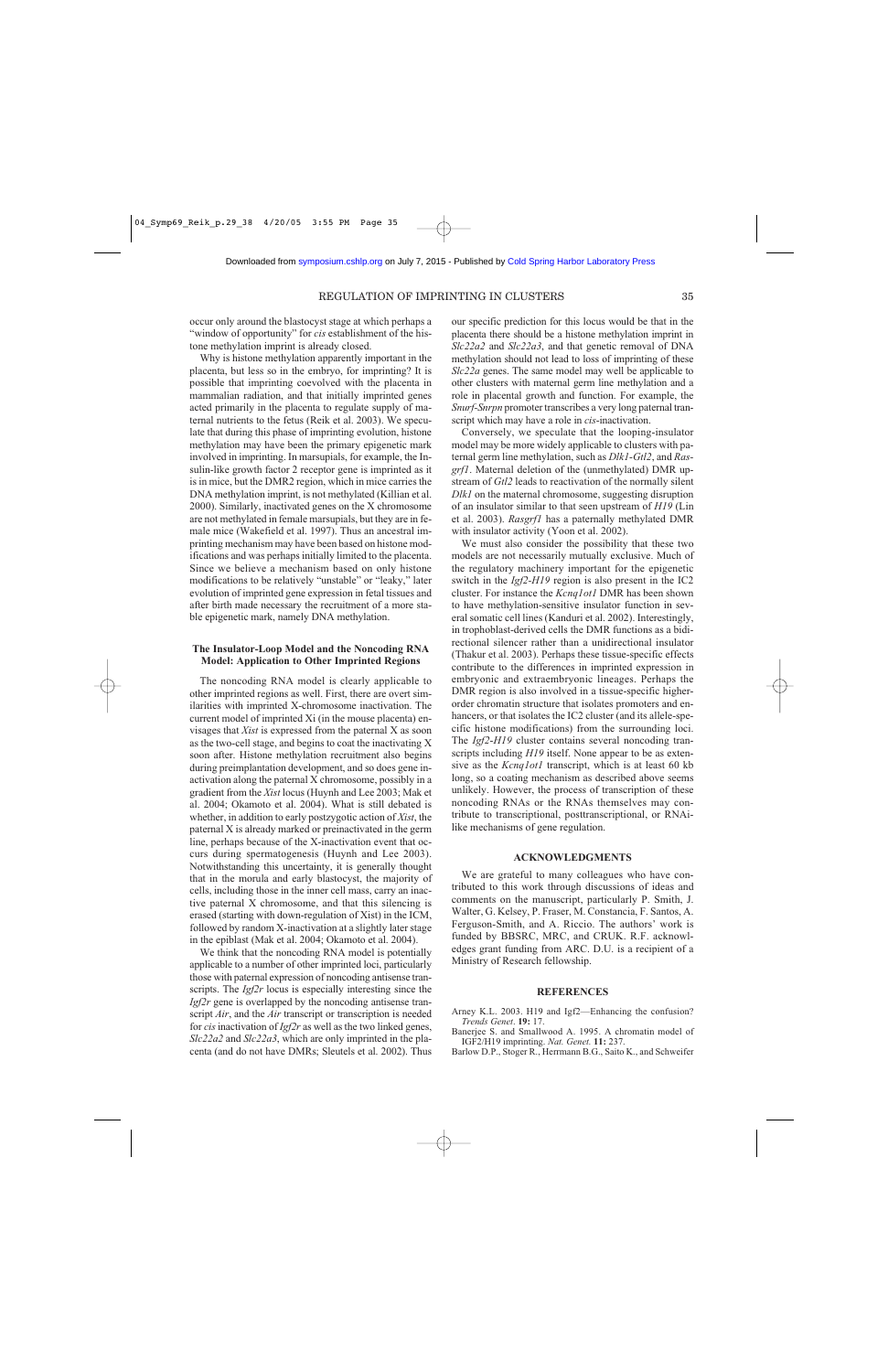# 36 REIK ET AL.

N. 1991. The mouse insulin-like growth factor type-2 receptor is imprinted and closely linked to the Tme locus. *Nature* **349:** 84.

- Bartolomei M.S. and Tilghman S.M. 1992. Parental imprinting of mouse chromosome 7. *Semin. Dev. Biol.* **3:** 107.
- Bartolomei M.S., Zemel S., and Tilghman S.M. 1991. Parental imprinting of the mouse H19 gene. *Nature* **351:** 153.
- Bell A.C. and Felsenfeld G. 2000. Methylation of a CTCF-dependent boundary controls imprinted expression of the Igf2 gene. *Nature* **405:** 482.
- Bourc'his D., Xu G.L., Lin C.S., Bollman B., and Bestor T.H. 2001. Dnmt3L and the establishment of maternal genomic imprints. *Science* **294:** 2536.
- Brandeis M., Kafri T., Ariel M., Chaillet J.R., McCarrey J., Razin A., and Cedar H. 1993. The ontogeny of allele-specific methylation associated with imprinted genes in the mouse. *EMBO J.* **12:** 3669.
- Bulger M. and Groudine M. 1999. Looping versus linking: Toward a model for long-distance gene activation. *Genes Dev*. **13:** 2465.
- Carter D., Chakalova L., Osborne C.S., Dai Y.F., and Fraser P. 2002. Long-range chromatin regulatory interactions in vivo. *Nat. Genet.* **32:** 623.
- Chess A. 1998. Expansion of the allelic exclusion principle? *Science* **279:** 2067.
- Chubb J.R. and Bickmore W.A. 2003. Considering nuclear compartmentalization in the light of nuclear dynamics. *Cell* **112:** 403.
- Constancia M., Dean W., Lopes S., Moore T., Kelsey G., and Reik W. 2000. Deletion of a silencer element in Igf2 results in loss of imprinting independent of H19. *Nat. Genet*. **26:** 203.
- Davies K., Bowden L., Smith P., Dean W., Hill D., Furuumi H., Sasaki H., Cattanach B., and Reik W. 2002. Disruption of mesodermal enhancers for Igf2 in the minute mutant. *Development* **129:** 1657.
- DeChiara T.M., Robertson E.J., and Efstratiadis A. 1991. Parental imprinting of the mouse insulin-like growth factor II gene. *Cell* **64:** 849.
- Dekker J., Rippe K., Dekker M., and Kleckner N. 2002. Capturing chromosome conformation. *Science* **295:** 1306.
- Delaval K. and Feil R. 2004. Epigenetic regulation of mammalian genomic imprinting. *Curr. Opin. Genet. Dev.* **14:** 188.
- Eden S., Constancia M., Hashimshony T., Dean W., Goldstein B., Johnson A.C., Keshet I., Reik W., and Cedar H. 2001. An upstream repressor element plays a role in Igf2 imprinting. *EMBO J*. **20:** 3518.
- Engemann S., Strodicke M., Paulsen M., Franck O., Reinhardt R., Lane N., Reik W., and Walter J. 2000. Sequence and functional comparison in the Beckwith-Wiedemann region: Implications for a novel imprinting centre and extended imprinting. *Hum. Mol. Genet*. **9:** 2691.
- Feil R., Handel M.A., Allen N.D., and Reik W. 1995. Chromatin structure and imprinting: Developmental control of DNase-I sensitivity in the mouse insulin-like growth factor 2 gene. *Dev. Genet.* **17:** 240.
- Ferguson-Smith A.C. and Surani M.A. 2001. Imprinting and the epigenetic asymmetry between parental genomes. *Science* **293:** 1086.
- Fitzpatrick G.V., Soloway P.D., and Higgins M.J. 2002. Regional loss of imprinting and growth deficiency in mice with a targeted deletion of KvDMR1. *Nat. Genet*. **32:** 426.
- Forne T., Oswald J., Dean W., Saam J.R., Bailleul B., Dandolo L., Tilghman S.M., Walter J., and Reik W. 1997. Loss of the maternal H19 gene induces changes in Igf2 methylation in both cis and trans. *Proc. Natl. Acad. Sci.* **94:** 10243.
- Fournier C., Goto Y., Ballestar E., Delaval K., Hever A.M., Esteller M., and Feil R. 2002. Allele-specific histone lysine methylation marks regulatory regions at imprinted mouse genes. *EMBO J.* **21:** 6560.
- Haig D. and Westoby M. 1989. Parent-specific gene expression and the triploid endosperm. *Am. Nat*. **134:** 147.
- Hark A.T., Schoenherr C.J., Katz D.J., Ingram R.S., Levorse J.M., and Tilghman S.M. 2000. CTCF mediates methylationsensitive enhancer-blocking activity at the H19/Igf2 locus.

*Nature* **405:** 486.

- Hata K., Okano M., Lei H., and Li E. 2002. Dnmt3L cooperates with the Dnmt3 family of de novo DNA methyltransferases to establish maternal imprints in mice. *Development* **129:** 1983.
- Horike S., Mitsuya K., Meguro M., Kotobuki N., Kashiwagi A., Notsu T., Schulz T.C., Shirayoshi Y., and Oshimura M. 2000. Targeted disruption of the human LIT1 locus defines a putative imprinting control element playing an essential role in Beckwith-Wiedemann syndrome. *Hum. Mol. Genet.* **9:** 2075.
- Huynh K.D. and Lee J.T. 2003. Inheritance of a pre-inactivated paternal X chromosome in early mouse embryos. *Nature* **426:** 857.
- Ishihara K. and Sasaki H. 2002. An evolutionarily conserved putative insulator element near the 3´ boundary of the imprinted Igf2/H19 domain. *Hum. Mol. Genet.* **11:** 1627.
- John R.M., Ainscough J.F., Barton S.C., and Surani M.A. 2001. Distant cis-elements regulate imprinted expression of the mouse p57(Kip2) (Cdkn1c) gene: Implications for the human disorder, Beckwith-Wiedemann syndrome. *Hum. Mol. Genet.* **10:** 1601.
- Kaffer C.R., Grinberg A., and Pfeifer K. 2001. Regulatory mechanisms at the mouse Igf2/H19 locus. *Mol. Cell. Biol.* **21:** 8189.
- Kanduri C., Fitzpatrick G., Mukhopadhyay R., Kanduri M., Lobanenkov V., Higgins M., and Ohlsson R. 2002. A differentially methylated imprinting control region within the Kcnq1 locus harbors a methylation-sensitive chromatin insulator. *J. Biol. Chem.* **277:** 18106.
- Kanduri C., Pant V., Loukinov D., Pugacheva E., Qi C.F., Wolffe A., Ohlsson R., and Lobanenkov V.V. 2000. Functional association of CTCF with the insulator upstream of the H19 gene is parent of origin-specific and methylation-sensitive. *Curr. Biol.* **10:** 853.
- Kaneda M., Okano M., Hata K., Sado T., Tsujimoto N., Li E., and Sasaki H. 2004. Essential role for de novo DNA methyltransferase Dnmt3a in paternal and maternal imprinting. *Nature* **429:** 900.
- Killian J.K., Byrd J.C., Jirtle J.V., Munday B.L., Stoskopf M.K., MacDonald R.G., and Jirtle R.L. 2000. M6P/IGF2R imprinting evolution in mammals. *Mol. Cell* **5:** 707.
- Labrador M. and Corces V.G. 2002. Setting the boundaries of chromatin domains and nuclear organization. *Cell* **111:** 151.
- Lei H., Oh S.P., Okano M., Juttermann R., Goss K.A., Jaenisch R., and Li E. 1996. De novo DNA cytosine methyltransferase activities in mouse embryonic stem cells. *Development* **122:** 3195.
- Leighton P.A., Saam J.R., Ingram R.S., Stewart C.L., and Tilghman S.M. 1995. An enhancer deletion affects both H19 and Igf2 expression. *Genes Dev.* **9:** 2079.
- Lin S.P., Youngson N., Takada S., Seitz H., Reik W., Paulsen M., Cavaille J., and Ferguson-Smith A.C. 2003. Asymmetric regulation of imprinting on the maternal and paternal chromosomes at the Dlk1-Gtl2 imprinted cluster on mouse chromosome 12. *Nat. Genet.* **35:** 97.
- Lopes S., Lewis A., Hajkova P., Dean W., Oswald J., Forne T., Murrell A., Constancia M., Bartolomei M., Walter J., and Reik W. 2003. Epigenetic modification in an imprinting cluster are controlled by a hierarchy of DMRs suggesting longrange chromatin interactions. *Hum. Mol. Genet.* **12:** 295.
- Mager J., Montgomery N.D., de Villena F.P., and Magnuson T. 2003. Genome imprinting regulated by the mouse Polycomb group protein Eed. *Nat. Genet.* **33:** 502.
- Mak W., Nesterova T.B., de Napoles M., Appanah R., Yamanaka S., Otte A.P., and Brockdorff N. 2004. Reactivation of the paternal X chromosome in early mouse embryos. *Science* **303:** 666.
- McGrath J. and Solter D. 1984. Completion of mouse embryogenesis requires both the maternal and paternal genomes. *Cell* **37:** 179.
- Murrell A., Heeson S., and Reik W. 2004. Physical contact between differentially methylated regions partitions the imprinted *Igf2* and *H19* genes into parent specific chromatin loops. *Nat. Genet*. **36:** 889.
- Murrell A., Heeson S., Bowden L., Constancia M., Dean W.,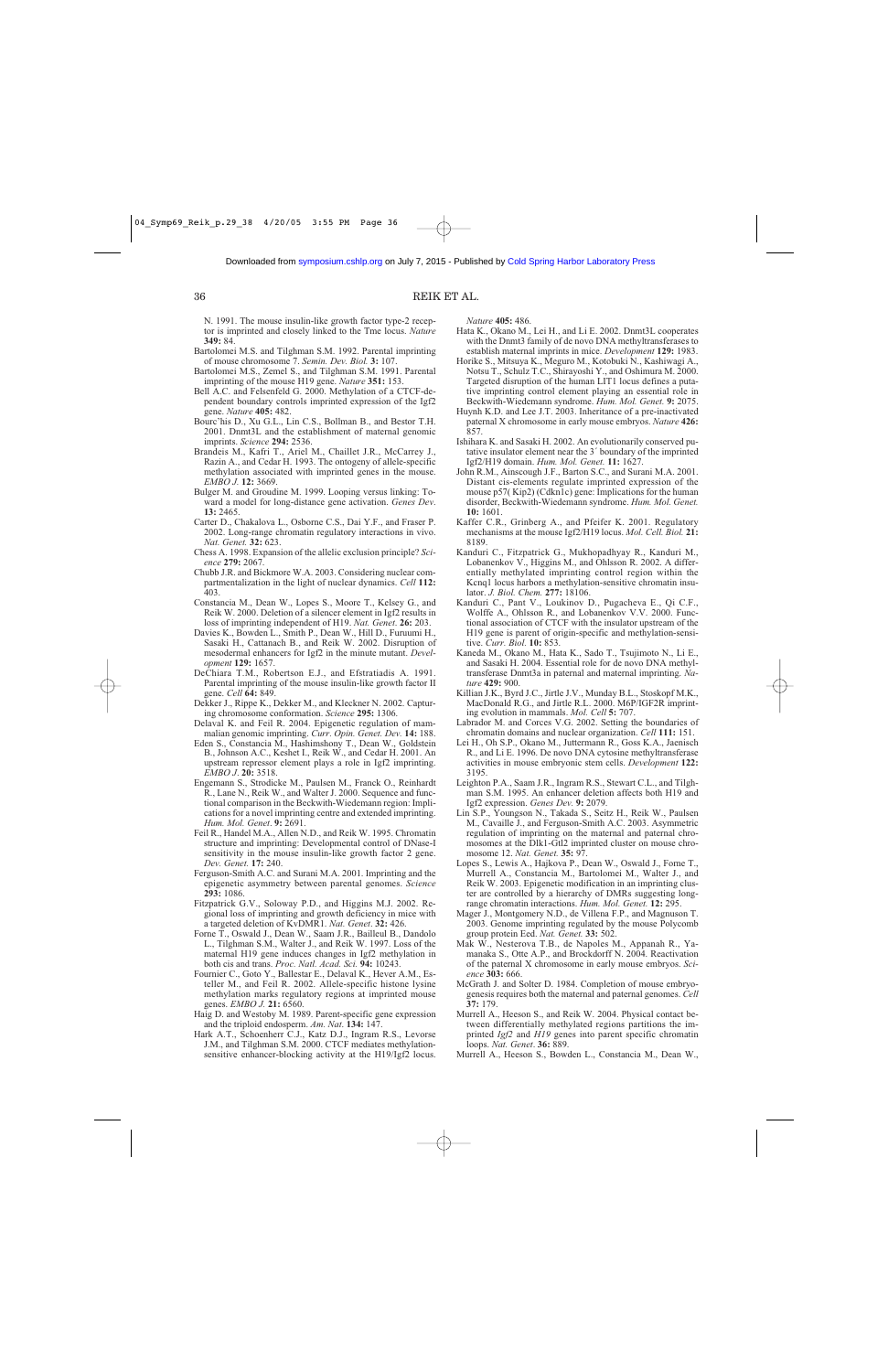### REGULATION OF IMPRINTING IN CLUSTERS  $37$

Kelsey G., and Reik W. 2001. An intragenic methylated region in the imprinted Igf2 gene augments transcription. *EMBO Rep*. **2:** 1101.

- Nicholls R.D., Saitoh S., and Horsthemke B. 1998. Imprinting in Prader-Willi and Angelman syndromes. *Trends Genet.* **14:** 194.
- Okamoto I., Otte A.P., Allis C.D., Reinberg D., and Heard E. 2004. Epigenetic dynamics of imprinted X inactivation during early mouse development. *Science* **303:** 644.
- Palstra R.J., Tolhuis B., Splinter E., Nijmeijer R., Grosveld F., and de Laat W. 2003. The beta-globin nuclear compartment in development and erythroid differentiation. *Nat. Genet.* **35:** 190.
- Pant V., Mariano P., Kanduri C., Mattsson A., Lobanenkov V., Heuchel R., and Ohlsson R. 2003. The nucleotides responsible for the direct physical contact between the chromatin insulator protein CTCF and the H19 imprinting control region manifest parent of origin-specific long-distance insulation and methylation-free domains. *Genes Dev.* **17:** 586.
- Patrinos G.P., de Krom M., de Boer E., Langeveld A., Imam A.M., Strouboulis J., de Laat W., and Grosveld F.G. 2004. Multiple interactions between regulatory regions are required to stabilize an active chromatin hub. *Genes Dev.* **18:** 1495.
- Reik W. and Walter J. 2001. Genomic imprinting: Parental influence on the genome. *Nat. Rev. Genet.* **2:** 21.
- Reik W., Constancia M., Fowden A., Anderson N., Dean W., Ferguson-Smith A., Tycko B., and Sibley C. 2003. Regulation of supply and demand for maternal nutrients in mammals by imprinted genes. *J. Physiol.* **547:** 35.
- Sasaki H., Jones P.A., Chaillet J.R., Ferguson-Smith A.C., Barton S.C., Reik W., and Surani M.A. 1992. Parental imprinting: Potentially active chromatin of the repressed maternal allele of the mouse insulin-like growth factor II (Igf2) gene. *Genes Dev.* **6:** 1843.
- Schoenherr C.J., Levorse J.M., and Tilghman S.M. 2003. CTCF maintains differential methylation at the Igf2/H19 locus. *Nat. Genet.* **33:** 66.
- Sleutels F. and Barlow D.P. 2002. The origins of genomic imprinting in mammals. *Adv. Genet*. **46:** 119.
- Sleutels F., Zwart R., and Barlow D.P. 2002. The non-coding Air RNA is required for silencing autosomal imprinted genes. *Nature* **415:** 810.
- Stoger R., Kubicka P., Liu C.G., Kafri T., Razin A., Cedar H., and Barlow D.P. 1993. Maternal-specific methylation of the

imprinted mouse Igf2r locus identifies the expressed locus as carrying the imprinting signal. *Cell* **73:** 61.

- Surani M.A., Barton S.C., and Norris M.L. 1984. Development of reconstituted mouse eggs suggests imprinting of the genome during gametogenesis. *Nature* **308:** 548.
- Szabo P., Tang S.H., Rentsendorj A., Pfeifer G.P., and Mann J.R. 2000. Maternal-specific footprints at putative CTCF sites in the H19 imprinting control region give evidence for insulator function. *Curr. Biol.* **10:** 607.
- Szabo P.E., Tang S.H., Silva F.J., Tsark W.M., and Mann J.R. 2004. Role of CTCF binding sites in the Igf2/H19 imprinting control region. *Mol. Cell. Biol.* **24:** 4791.
- Thakur N., Kanduri M., Holmgren C., Mukhopadhyay R., and Kanduri C. 2003. Bidirectional silencing and DNA methylation-sensitive methylation-spreading properties of the Kcnq1 imprinting control region map to the same regions. *J. Biol. Chem.* **278:** 9514.
- Thorvaldsen J.L., Duran K.L., and Bartolomei M.S. 1998. Deletion of the H19 differentially methylated domain results in loss of imprinted expression of H19 and Igf2. *Genes Dev*. **12:** 3693.
- Tolhuis B., Palstra R.J., Splinter E., Grosveld F., and de Laat W. 2002. Looping and interaction between hypersensitive sites in the active beta-globin locus. *Mol. Cell* **10:** 1453.
- Verona R.I., Mann M.R., and Bartolomei M.S. 2003. Genomic imprinting: Intricacies of epigenetic regulation in clusters. *Annu. Rev. Cell Dev. Biol.* **19:** 237.
- Wakefield M.J., Keohane A.M., Turner B.M., and Graves J.A. 1997. Histone underacetylation is an ancient component of mammalian X chromosome inactivation. *Proc. Natl. Acad. Sci.* **94:** 9665.
- Weber M., Hagege H., Murrell A., Brunel C., Reik W., Cathala G., and Forne T. 2003. Genomic imprinting controls matrix attachment regions in the Igf2 gene. *Mol. Cell. Biol*. **23:** 8953.
- Yoon B.J., Herman H., Sikora A., Smith L.T., Plass C., and Soloway P.D. 2002. Regulation of DNA methylation of Rasgrf1. *Nat. Genet.* **30:** 92.
- Yusufzai T.M. and Felsenfeld G. 2004. The 5´-HS4 chicken beta-globin insulator is a CTCF-dependent nuclear matrix-associated element. *Proc. Natl. Acad. Sci.* **101:** 8620.
- Yusufzai T.M., Tagami H., Nakatani Y., and Felsenfeld G. 2004. CTCF tethers an insulator to subnuclear sites, suggesting shared insulator mechanisms across species. *Mol. Cell* **13:** 291.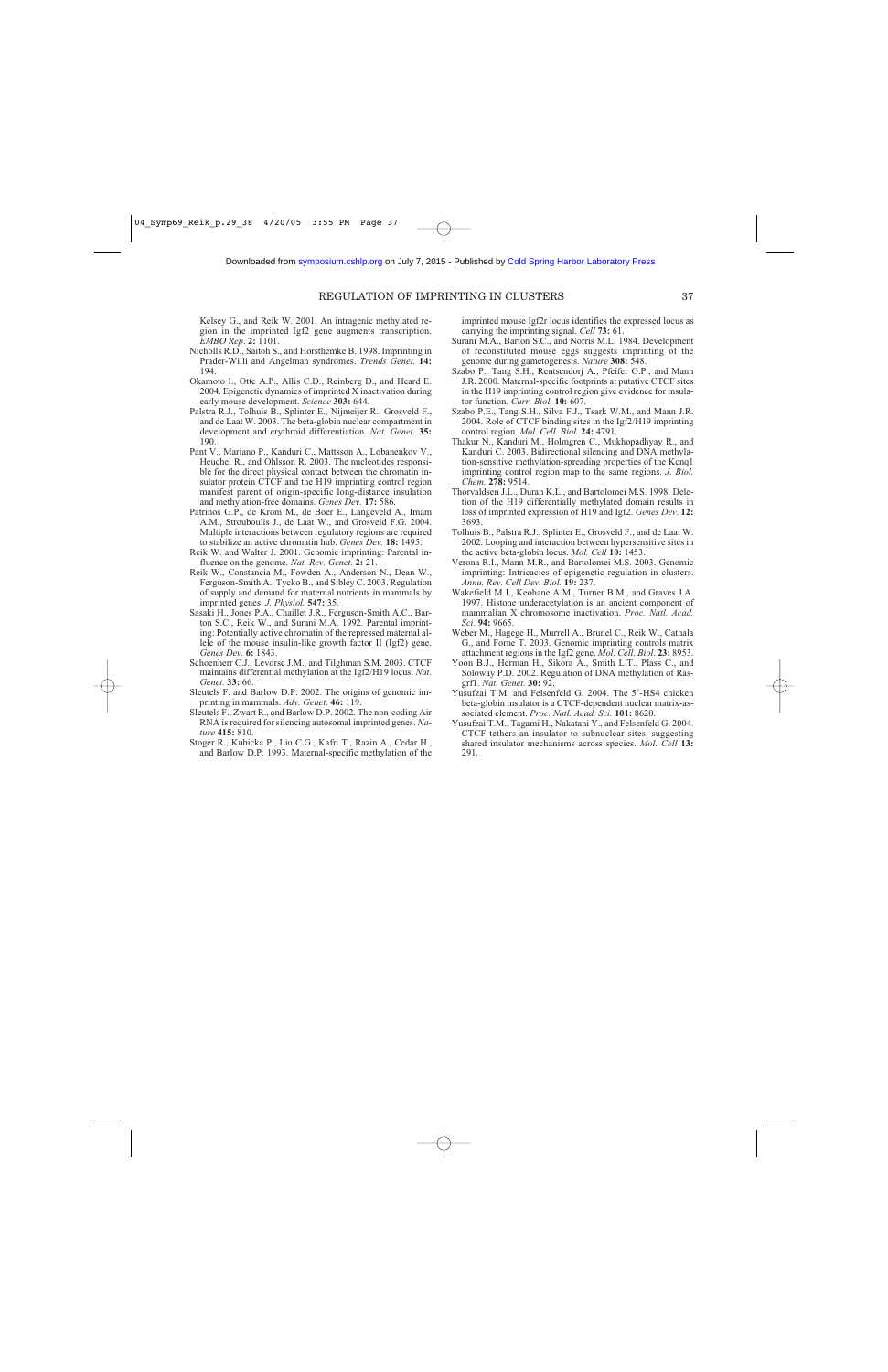Downloaded from [symposium.cshlp.org](http://symposium.cshlp.org/) on July 7, 2015 - Published by [Cold Spring Harbor Laboratory Press](http://www.cshlpress.com)